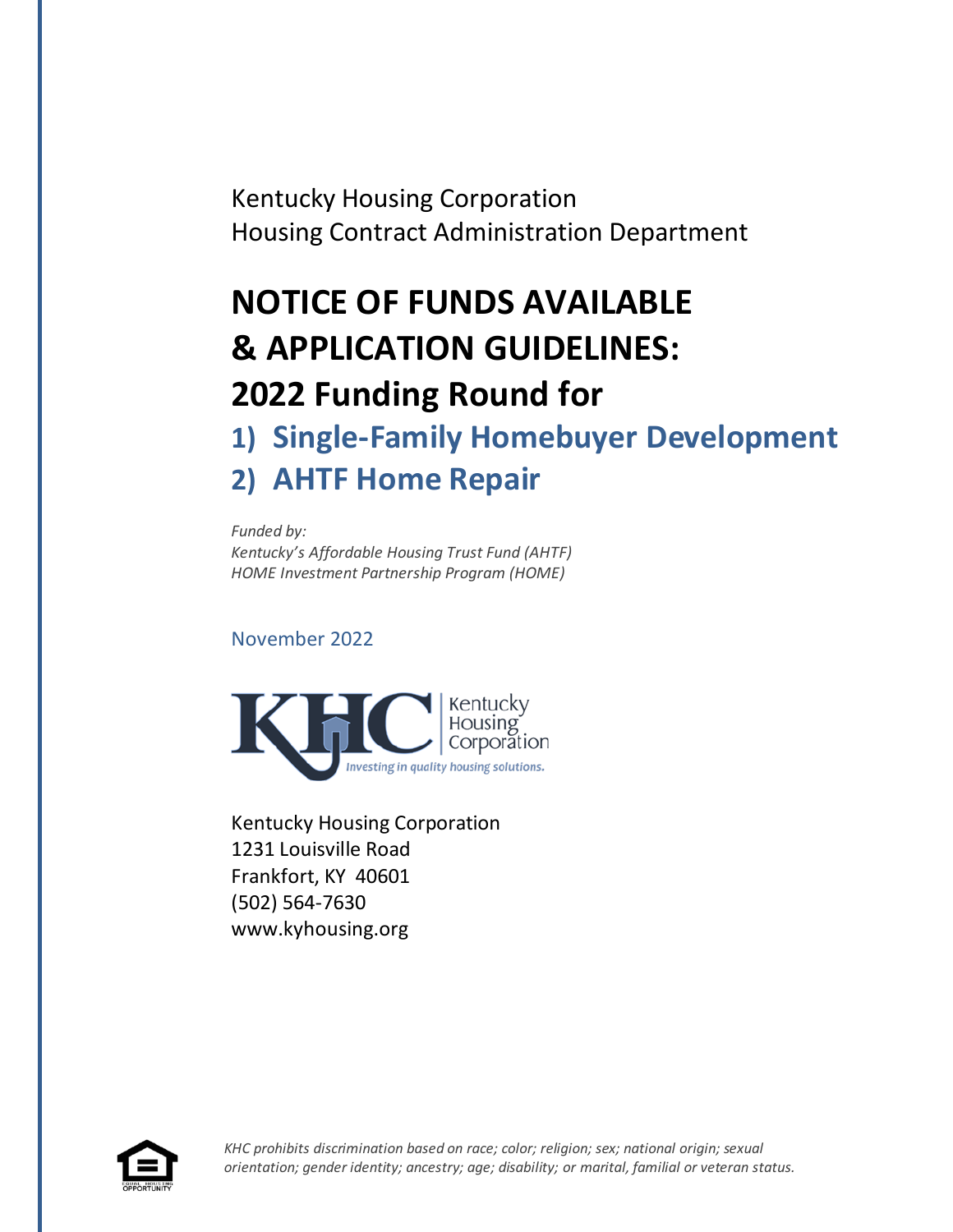## **Contents**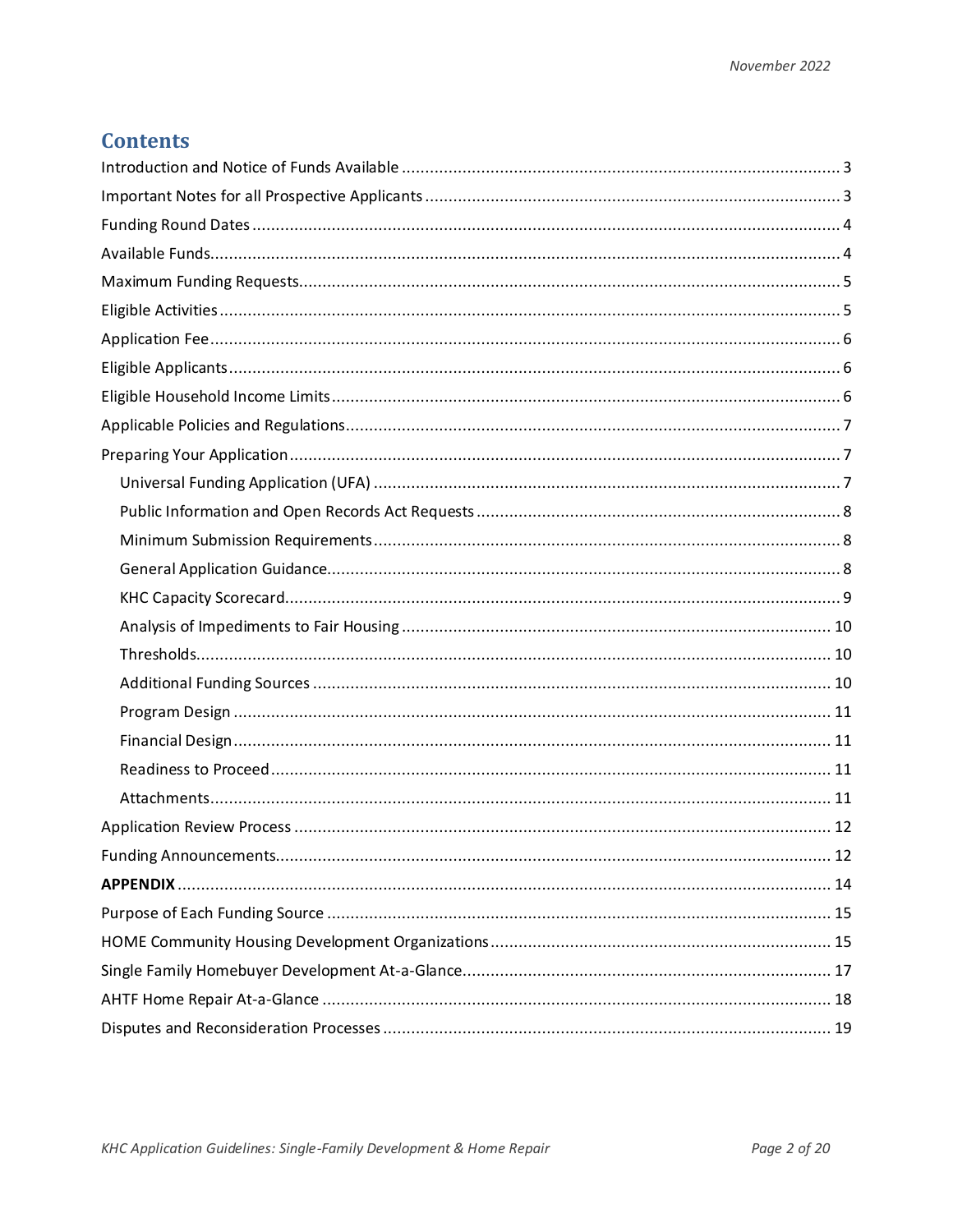# <span id="page-2-0"></span>**Introduction and Notice of Funds Available**

Kentucky Housing Corporation (KHC), through its Housing Contract Administration (HCA) department, is pleased to offer a competitive funding application process to affordable housing developers, builders, and organizations across the state through the HOME Investment Partnerships Program (HOME) and the Kentucky Affordable Housing Trust Fund (AHTF)

These guidelines govern 2022 applications for two programs: **Single-Family Homebuyer Development** and **AHTF Home Repair**. Applicants must submit two separate applications should they wish to apply for both programs. Policy Manuals for both programs are found on the **HCA Help Desk.** 

KHC reserves the right to amend these guidelines as needed.

### <span id="page-2-1"></span>**Important Notes for all Prospective Applicants**

1) **Applicants are required to read and follow the program policy manual(s) relevant to the program funding being requested.** Ignorance of changes to KHC program design and/or policy will not be an acceptable reason for failing to complete a successful application. In the past, KHC has included detailed program requirements within its application guidelines. Now most of this information has been removed from this application document and can be found within the policy manuals for both programs located on KHC's HCA [Help Desk.](https://kyhmis.zendesk.com/hc/en-us)

Proposed projects must be in accordance with the policy manuals. Some information requested by the application, such as the sources and uses summaries, requires familiarity with program policies, which may not be detailed in this document.

- 2) **Applications and Fees.** Applicants MUST submit a complete application through the **KHC Universal** [Funding Application](https://wapps.kyhousing.org/UFA/User/Login) (UFA) system by 11:59 p.m. ET on January 15, 2022. Application fees must be submitted through the UFA fee payment system BEFORE an application is submitted and no later than 5:00 p.m. ET on January 15, 2022.
- 3) **The AHTF Home Repair Program is significantly different from KHC's previous HouseWorks program**. It is now designed to stabilize the residences of low-income homeowners with essential repairs needed to keep or make their home habitable. Repairs should bring owner-occupied units up to KHC Minimum Habitability Standards, and the AHTF cap is \$15,000 per unit (see policies for guidance on caps). Be sure to review the 2022 AHTF Home Repair Program Policy Manual closely. (Note: KHC increased project costs of a maximum of \$20,000 per unit until June 30, 2022 or otherwise posted by KHC.)
- 4) **Partners can apply for HOME and AHTF funding in one Single-Family Homebuyer Development application**. However, HOME and AHTF may NOT be blended in an individual unit. Applicants that apply for both funding sources are likely to receive larger awards than those applicants applying for only one source.
- 5) **Single-Family Homebuyer Development does not allow for applicants to receive administrative fees.** Instead, applicants can earn a developer fee of up to the lesser of 15 percent of total development costs excluding acquisition or \$15,000 for each unit completed.
- 6) **AHTF Home Repair only allows for 7.5% in administrative fees**; no developer fees are allowed.
- 7) **Questions regarding this NOFA, application, and programs should be submitted via the HC[A Help](https://kyhmis.zendesk.com/hc/en-us)  [Desk.](https://kyhmis.zendesk.com/hc/en-us)** This is also where applicants can find KHC forms and templates to be uploaded in the UFA.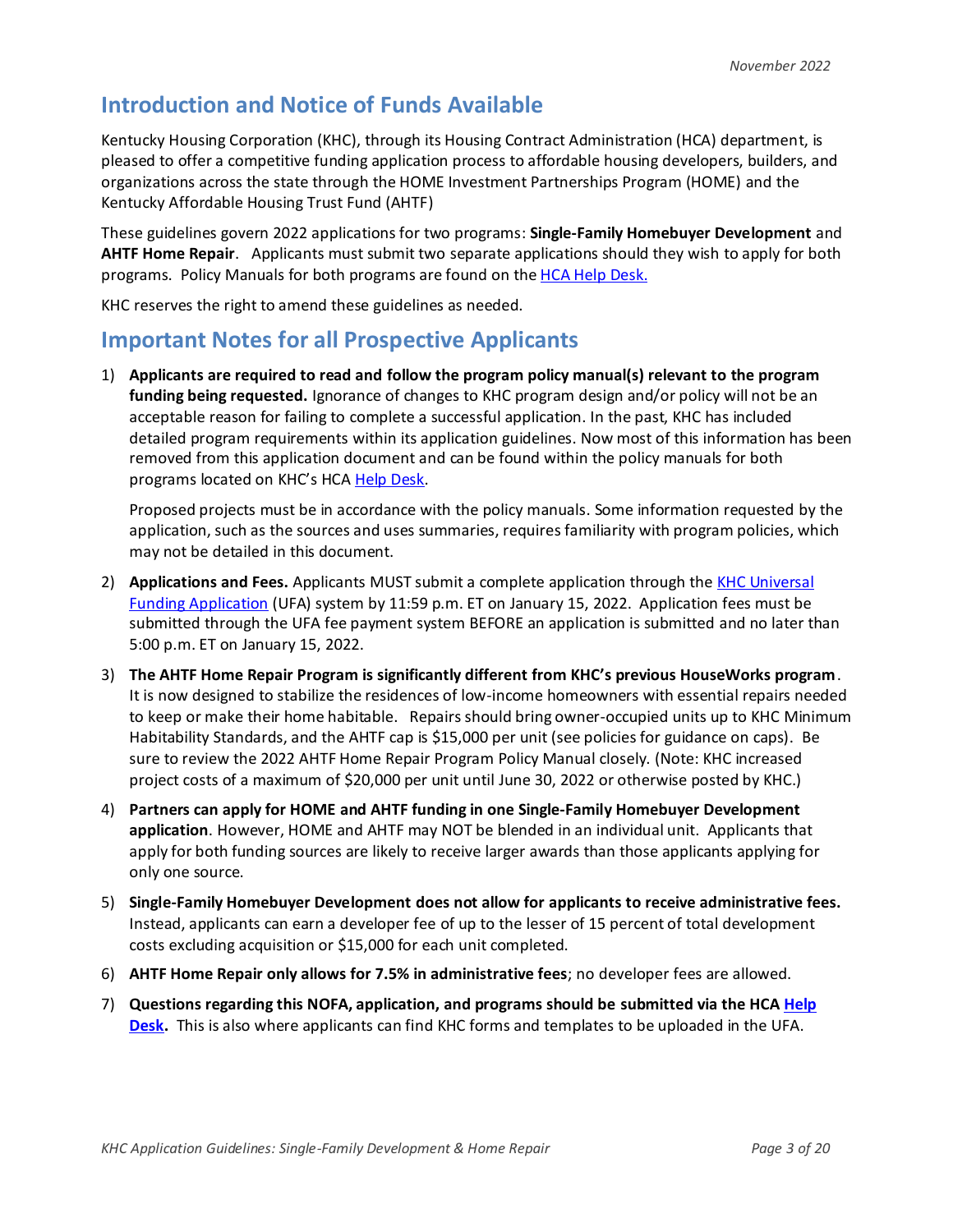# <span id="page-3-0"></span>**Funding Round Dates**

| November 15, 2021                                                                                    | Application Opens in KHC's Universal Funding Application (UFA)                |
|------------------------------------------------------------------------------------------------------|-------------------------------------------------------------------------------|
| January 7, 2022                                                                                      | Deadline for application question submission via HCA Help Desk                |
| January 7, 2022                                                                                      | Deadline to submit set-ups, draws, and/or PCRs for threshold<br>consideration |
| Application closes (at 11:59PM) & last day to pay Application Fee (by<br>January 15, 2022<br>5:00PM) |                                                                               |
| February 24, 2022                                                                                    | Awards announced                                                              |

Below are dates relevant to this funding round:

# <span id="page-3-1"></span>**Available Funds**

**'**

Single Family Homebuyer Development and AHTF Home Repair funds will be awarded via separate competitive processes. Applicants may apply for either or both programs. If an eligible applicant is awarded both HOME and AHTF for eligible homebuyer activities via the annual competitive allocation, each specific housing unit must use only AHTF OR HOME. Combination of HOME and AHTF on a specific unit is prohibited. KHC reserves the right to swap HOME and AHTF funding on a specific unit based on homebuyer eligibility and funding availability.

| <b>Funding Sources Available</b>       | <b>Amount Available*</b> |              |
|----------------------------------------|--------------------------|--------------|
| by Program/Activity                    | $HOME**$                 | <b>AHTF</b>  |
|                                        | Federal                  | <b>State</b> |
| 1) Single-Family Homebuyer Development | \$4,200,000              | \$1,700,000  |
| 2) AHTF Home Repair                    | ---                      | \$2,000,000  |

*\*Amount of available funds is approximate.*

*\*\* A minimum of \$2,700,000 of HOME will fund projects proposed by Community Housing Development Organizations (CHDO).*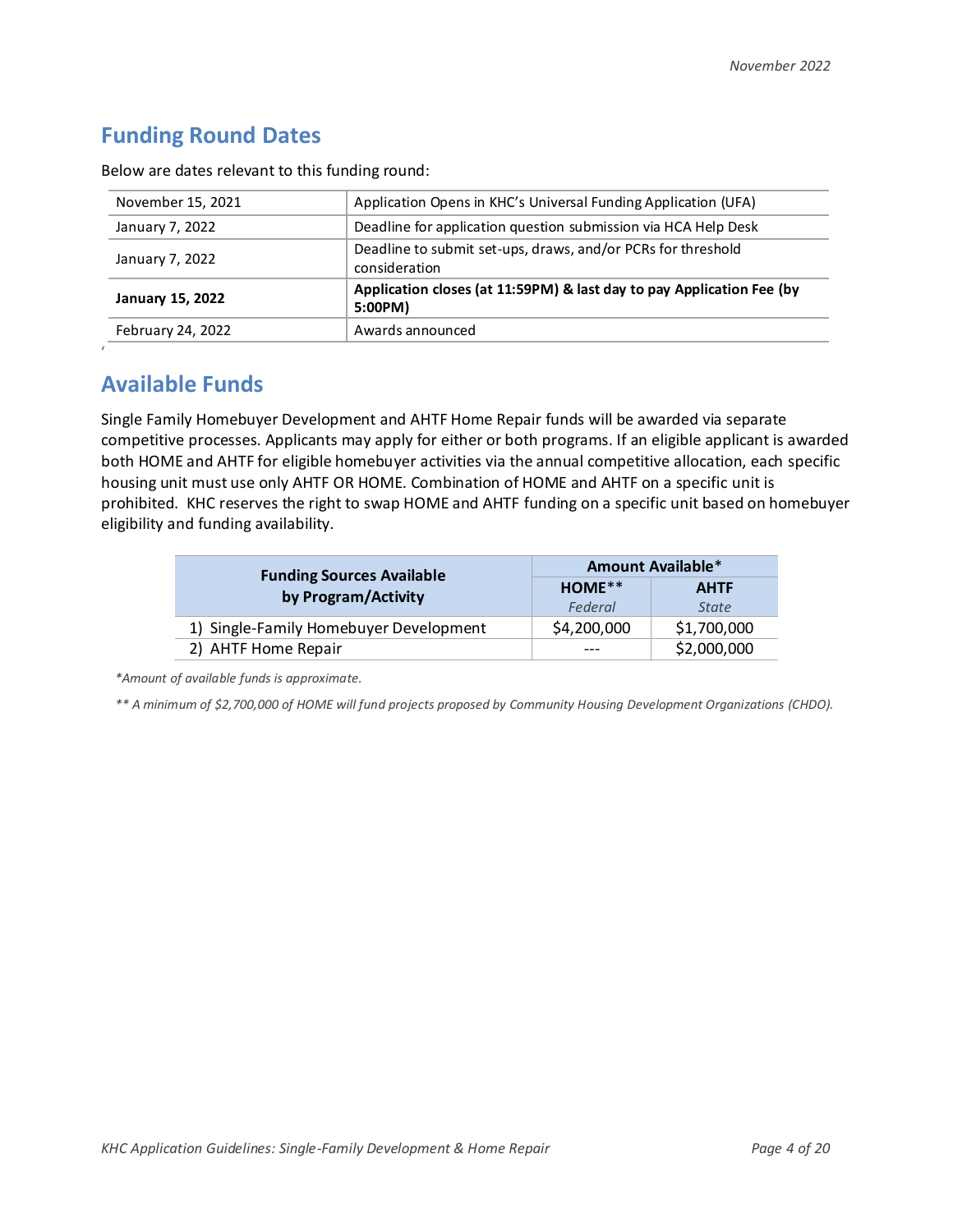## <span id="page-4-0"></span>**Maximum Funding Requests**

KHC limits the amount of funds an applicant may request:

| Use of Funds                           | <b>Maximum Funding an Applicant May Request</b> |             |
|----------------------------------------|-------------------------------------------------|-------------|
|                                        | <b>HOME</b>                                     | <b>AHTF</b> |
| 1) Single-Family Homebuyer Development | \$500,000                                       | \$400,000   |
| 2) AHTF Home Repair                    | ---                                             | \$300,000   |

*NOTE: HOME and AHTF funds may NOT be invested in the same address/unit.* 

**Single-Family Homebuyer Development Applicants:** Maximum request is \$500,000 of HOME and \$400,000 of AHTF funds, inclusive any applicable developer fees. No administrative fees will be funded.

**AHTF Home Repair Applicants:** Maximum request is \$300,000 of AHTF funds, inclusive of allowable administrative fees.

KHC reserves the right to award lesser or greater amounts than requested. This determination may be based on such factors as, but is not limited to, a project's readiness to proceed, the number of applications received, geographic distribution of funds, applicant capacity, and any other factors KHC deems appropriate and necessary.

KHC also reserves the right to swap HOME and AHTF funding on a specific unit based on homebuyer eligibility and funding availability.

## <span id="page-4-1"></span>**Eligible Activities**

| Program                                             | <b>Eligible Activities</b>                                                                                                                                                                                            | <b>Funding</b><br>Source(s) |
|-----------------------------------------------------|-----------------------------------------------------------------------------------------------------------------------------------------------------------------------------------------------------------------------|-----------------------------|
| 1) Single-Family<br>Homebuyer<br><b>Development</b> | New construction for new homebuyers (CHDO-eligible).<br>$\bullet$<br>Acquisition rehab for new homebuyers (CHDO-eligible).<br>$\bullet$<br>Reconstruction for an existing homeowner (NOT CHDO-eligible).<br>$\bullet$ |                             |
| 2) AHTF Home<br>Repair                              | • Home stabilization via repairs that bring a home up to KHC's<br>Minimum Habitability Standards.<br>Improvements needed to make a home habitable for a disabled<br>$\bullet$<br>member of the household.             | AHTF                        |

*Programs are described in greater detail in program policy manuals found on th[e HCA Help Desk.](https://kyhmis.zendesk.com/)*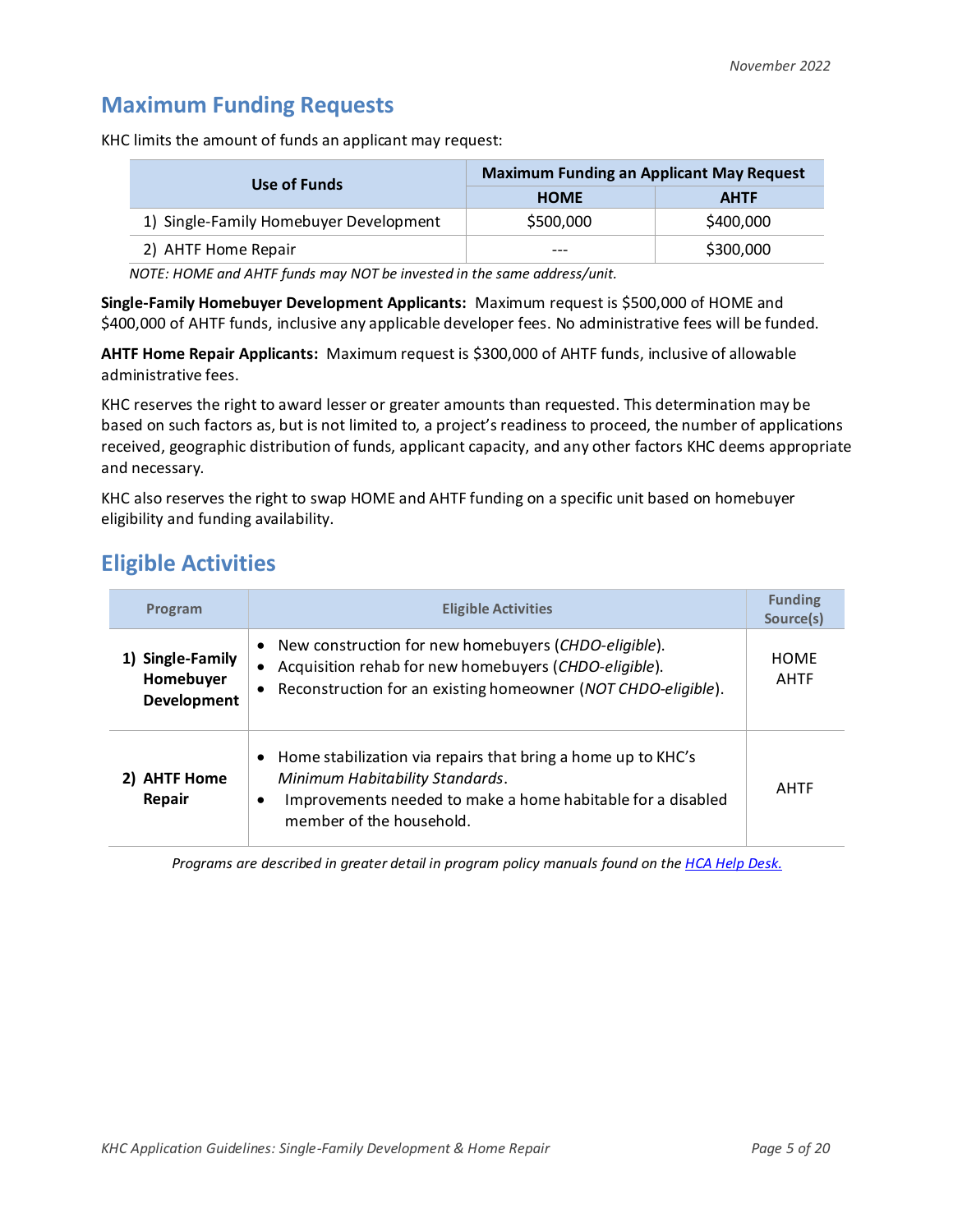# <span id="page-5-0"></span>**Application Fee**

KHC charges a modest, non-refundable application fee for each program. Applicants must pay separate fees if they are submitting applications for both Single-Family Homebuyer Development and AHTF Home Repair.

| <b>Program/Activity</b>                | <b>Application Fee</b> |
|----------------------------------------|------------------------|
| 1) Single-Family Homebuyer Development | \$100                  |
| 2) AHTF Home Repair                    | \$50                   |

Applicants must pay their fee using KHC's online payment system within the [UFA.](https://wapps.kyhousing.org/UFA/User/Login) Please note, this online payment option is ONLY AVAILABLE PRIOR TO APPLICATION SUBMISSION. Once an applicant submits an application via the UFA, they will not be able to access the online payment system without recalling (and then resubmitting) their application. Recalling the application is not possible after the January 15, 2022, 11:59 p.m. ET application submission deadline. If KHC has not received the application fee by 5:00 p.m. ET on Friday, January 15, 2022, the application will not be reviewed.

# <span id="page-5-1"></span>**Eligible Applicants**

Eligible applicants vary by funding source, as delineated in the table below. PLEASE NOTE that organizations should only apply if they themselves will develop affordable single-family homes and/or repair existing owner-occupied homes with KHC funds. KHC will NOT award funds to intermediary subrecipients.

| <b>Eligible Applicant Type</b>                                                                                                                                         | <b>Funding Sources</b> |
|------------------------------------------------------------------------------------------------------------------------------------------------------------------------|------------------------|
| Nonprofit organizations, faith-based organizations, regional/statewide<br>housing-assistance organizations; community service organizations; and local<br>governments. | HOME, AHTF             |
| Private, for-profit developers                                                                                                                                         | HOME                   |
| <b>Public Housing Authorities</b>                                                                                                                                      | <b>AHTF</b>            |

# <span id="page-5-2"></span>**Eligible Household Income Limits**

| <b>Funding</b><br><b>Source</b> | <b>Maximum Household Income</b>                                                                            | <b>Source of Income Limits</b> |
|---------------------------------|------------------------------------------------------------------------------------------------------------|--------------------------------|
| <b>HOME</b>                     | 80% of Area Median Income                                                                                  | <b>HUD Exchange</b>            |
| <b>AHTF</b>                     | The greater of either:<br>60% of Kentucky's state median family income<br>OR 60% of HUD area median income | KHC's HCA Help Desk            |

KHC has revised its definition of the income limits for Kentucky's Affordable Housing Trust Fund (AHTF). Effective January 1, 2019, the AHTF applicable income limit is the GREATER of either: 60% of Kentucky's state median family income OR 60% of area median income. Both limits are published annually by the U.S. Department of Housing and Urban Development (HUD). The **AHTF** income limits will be published annually on KHC's website and on the [HCA Help Desk.](https://na01.safelinks.protection.outlook.com/?url=http%3A%2F%2Fr20.rs6.net%2Ftn.jsp%3Ft%3Dk4mimk5ab.0.0.5ldgmkdab.0%26id%3Dpreview%26r%3D3%26p%3Dhttps%253A%252F%252Fkyhmis.zendesk.com%252Fhc%252Fen-us&data=02%7C01%7Csnesselrode%40kyhousing.org%7Cffec721d89414cf310a708d686f3c2b6%7Caea041267f1a46ed81fd06f9287a4399%7C0%7C0%7C636844778854444192&sdata=AV2a%2BiTSSrBzDBOpSFDysZXZozetKTtTFeN66HUWVjQ%3D&reserved=0) Th[e HOME income limits](https://www.hudexchange.info/programs/home/home-income-limits/) are published annually by HUD.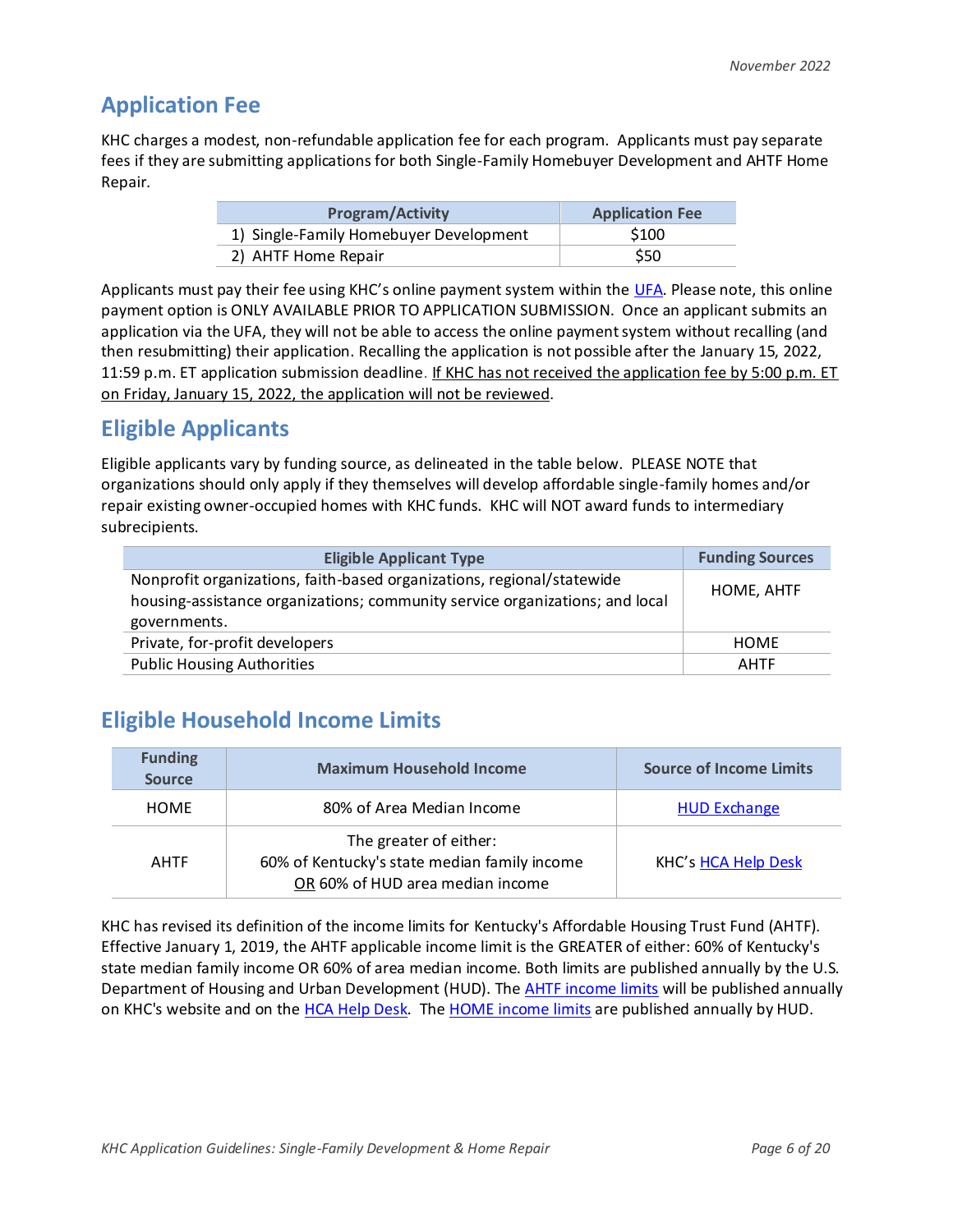# <span id="page-6-0"></span>**Applicable Policies and Regulations**

#### *NOTE: There are* **SEPARATE Program Policy Manuals** and **UFA Applications** for **Single-Family Homebuyer Development** and **AHTF Home Repair Programs**!

These guidelines govern applications for two programs: Single-Family Homebuyer Development and AHTF Home Repair. Applicants must submit two separate applications should they wish to apply for both programs. Policy Manuals for both programs are located on th[e HCA Help Desk.](https://kyhmis.zendesk.com/)

All applicants are expected to be familiar with all applicable federal regulations, state and local requirements, the HOME Program, and HOME/AHTF Administrative Certifications, and to incorporate them into their project design and implementation procedures.

#### **If funded, projects will be governed by and must adhere to the cumulative information contained in these guidelines, as applicable:**

- HOME Program regulations (24 CFR Part 92)
- AHTF Regulations (Kentucky Revised Statues §198A.700 TO §198A.730)
- *KHC Single-Family Homebuyer Development 2022 Policy Manual*
- *KHC Single Family Homebuyer Development Project Set-Up Template*
- *KHC AHTF Home Repair 2022 Policy Manual*
- *KHC CHDO Manual*
- KHC's HUD Consolidated Plan
- KHC's HUD Annual Action Plan
- The applicant's application for funding
- Grant agreement(s) between the applicant and KHC
- The HOME/AHTF Administrative Certifications

### <span id="page-6-1"></span>**Preparing Your Application**

The remainder of this document provides guidance related to the application(s) for KHC funds. Unless otherwise noted, all of the following information applies to BOTH Single-Family Homebuyer Development and AHTF Home Repair.

### <span id="page-6-2"></span>**Universal Funding Application (UFA)**

The application is created and submitted through KHC's online UFA system. The application(s), attachments, and fee(s) must be submitted via KHC's online UFA: [wapps.kyhousing.org/UFA/User/Login.](https://wapps.kyhousing.org/UFA/User/Login) Applicants should not send any application components to KHC staff via electronic mail, traditional mail, or facsimile. KHC will send an e-mail notification to the applicant once the application has been transmitted successfully.

Applicants must submit two separate UFA applications and pay two application fees If they wish to apply for both Single-Family Homebuyer Development funding and AHTF Home Repair funding.

#### **NOTE: When naming application(s) in the UFA system, applicants must use the following naming model, incorporating the agency's name:**

- **Single Family Homebuyer Development:** "[Agency Name] 2022 S-F Homebuyer Application"
- **AHTF Home Repair:** "[Agency Name] 2022 Home Repair Application"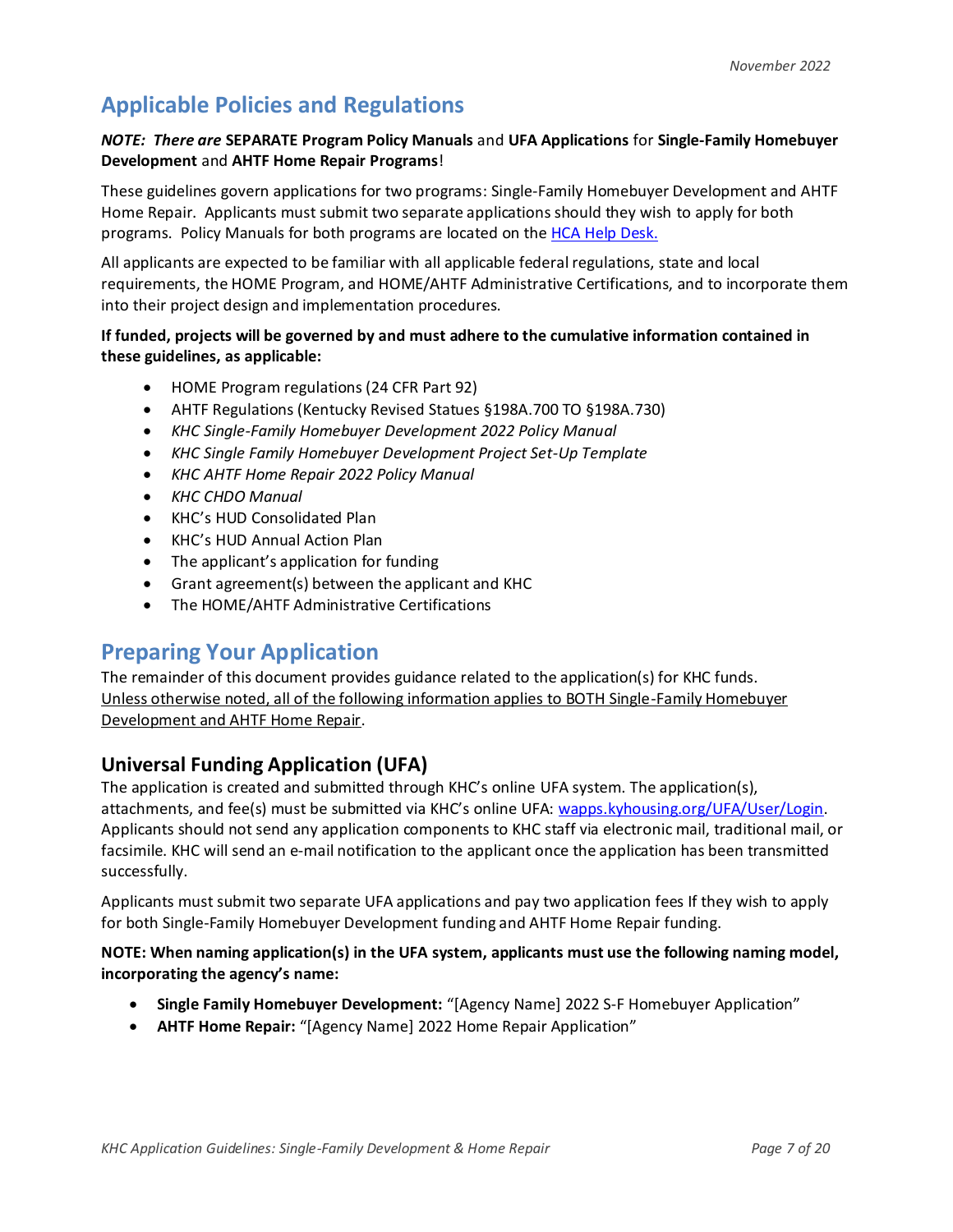#### <span id="page-7-0"></span>**Public Information and Open Records Act Requests**

KHC will publish, via a public *[eGram,](https://visitor.r20.constantcontact.com/manage/optin?v=001nInsvTYVCuBC3pBnUZ82oY_vFyQpOdyCxw0qc_shzeHsWoYTC8Yt_9tvW3SoZT8YHADEMIOvwKTHwk-lxnuZGg%3D%3D)* an announcement of all awarded applications for the current application round. The list will be made available within sixty days of the current application deadline.

Applicants are advised that materials contained in applications are subject to the requirements of the Kentucky Open Records laws at KRS 61.870-61.884, and application materials may be viewed and copied by any member of the public. Applicants seeking to claim a statutory exemption to disclosure from open records requests must place all documents viewed as confidential in a sealed envelope marked "Confidential." If an open records request is made for any of the application materials, KHC will make an independent determination of confidentiality and may or may not agree with the applicant's determination regarding the confidentiality of the materials.

#### <span id="page-7-1"></span>**Minimum Submission Requirements**

The application is created and submitted through KHC's online application system, the Universal Funding Application (UFA). A complete application must be transmitted to KHC. KHC will send an e-mail notification to the applicant once the application has been transmitted successfully.

Applications that do not meet the following minimum submission requirements will not be reviewed by KHC. *ALL applications must meet the following criteria:*

- 1) Meet all eligibility, capacity, and threshold requirements.
- 2) Complete all required and applicable questions.
- 3) Pay the application fee and ensure it is received at KHC by 5:00 p.m. ET on January 15, 2022.
- 4) Be submitted to KHC by 11:59 p.m., ET, January 15, 2022.
- 5) Be submitted in the current application version, and all applicable attachments must be uploaded through the UFA system as part of the application submittal.
- 6) Be limited to the applicable caps for funding.
- 7) Not include funding from any previous KHC-approved HOME and/or AHTF projects, including awards made to any other applicants.
- 8) Applicants requesting HOME funds must also submit project information to the Kentucky [eClearinghouse](https://kydlgweb.ky.gov/eClearinghouse/16_echHome.cfm) via the State's online system at https://kydlgweb.ky.gov/eClearinghouse/16\_echHome.cfm. Successful submission to the online Clearinghouse system will generate a confirmation that includes the State Application Identification (SAI) number. A copy of this confirmation is a required checklist attachment for the KHC application.

If the application does not meet the minimum submission requirements, the applicant will be notified that the application has not been accepted for review. If fewer than two contradictory statements appear in an application, KHC may request clarification from the designated applicant contact person. If three or more contradictory statements appear in an application, KHC reserves the right to disqualify that applicant.

### <span id="page-7-2"></span>**General Application Guidance**

Applicants should provide responses in the following manner:

- **Do not assume that KHC reviewer knows your organization or program.** Make sure to write responses to each question as if the reviewer does not know anything about your program or your processes.
- Demonstrate to the reviewer your knowledge of and experience with HOME and/or AHTF regulations, policies and procedures (as applicable).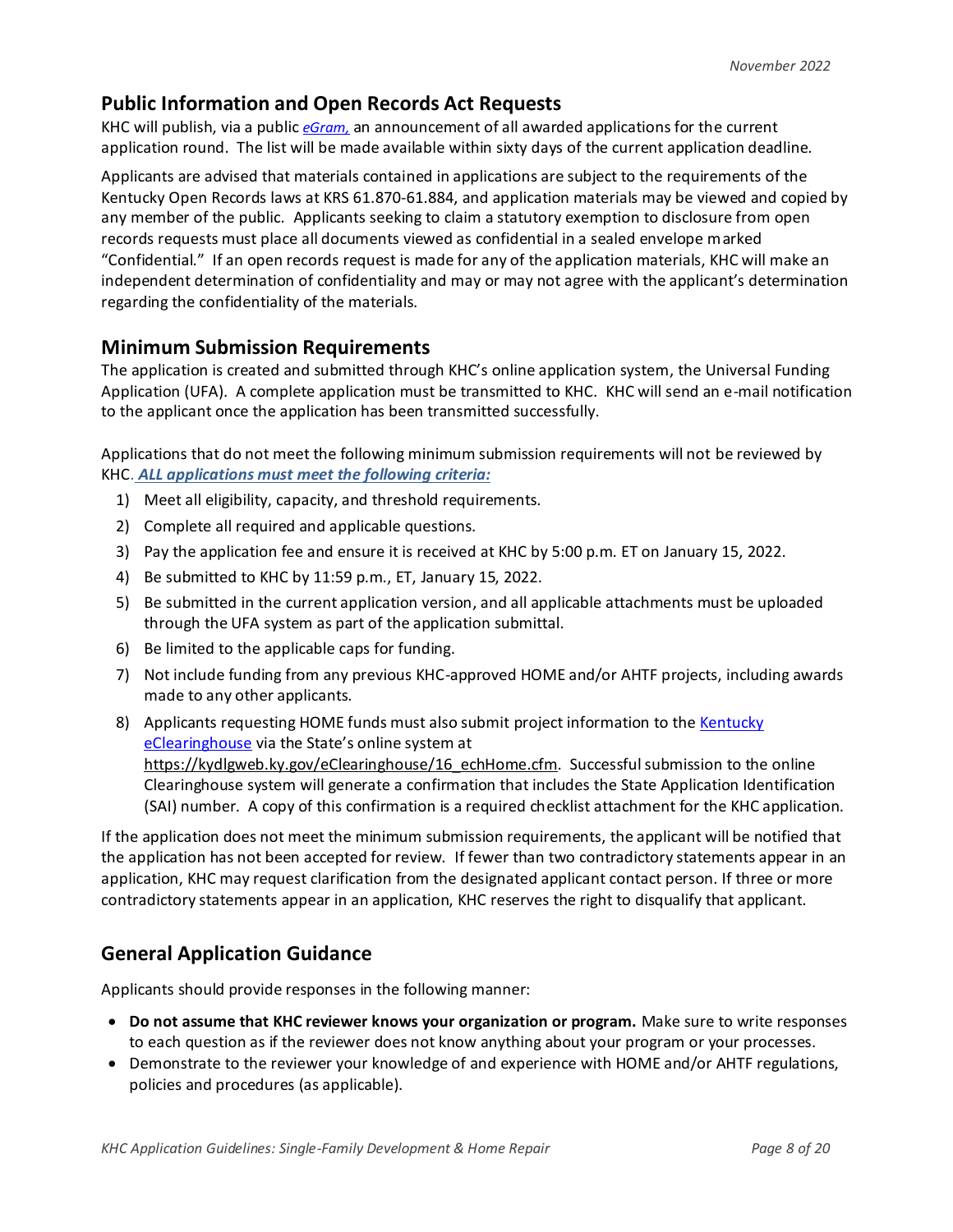- In some cases, you may be asked to answer questions similar to those asked in other sections of the application. Do not skip these. Answer them all fully.
- Pay attention to the instructions found in the application itself, especially when they indicate what is required to receive maximum points. You might provide a lengthy response, but if you are not responsive to the specific information requested, you will not receive full points. Review the scoresheet to fully understand the criteria used to score applications.
- Applicants will be scored on the extent to which a thorough explanation was provided to application questions as well as on the quality of the response.

### <span id="page-8-0"></span>**KHC Capacity Scorecard**

To create consistency and equity, KHC utilizes a "Capacity Scorecard" for all program areas that have competitive applications or a formula grant allocation process. The scorecard is used to determine the overall capacity of the applicant and/or development team members. The scorecard is divided into three sections:

#### **1. Capacity Scorecard Threshold Requirement**

This section consists of minimum thresholds that must be achieved. If the Entity or Development Team does not meet any of the Capacity Scorecard Threshold Requirements, the application may not be eligible for submission. In any instance where the applicant does not meet a threshold requirement, the applicant is required to provide an explanation as to circumstances of the infraction. KHC will review the response when determining whether the applicant may apply through this funding round.

Capacity Scorecard Threshold Requirements will be verified at both the submission of the application and reviewed again prior to funding award announcement. If the status of a Capacity Scorecard Threshold Requirement changes prior to announcement of funding, the application may be disqualified.

#### **2. Capacity Scorecard Self-Certification**

This section is a series of statements to which the applicant must certify. This is a non-scoring section, but will be used by KHC review staff to ensure there are no outstanding issues that could prevent the project from being awarded funds. There is a response section in the self-certification section that can be used to provide additional information to any of the self-certification questions. KHC review staff may request additional information for clarification purposes. Applicants will need to complete the certification acknowledgement that states the responses to the self-certification statements are true and accurate, to the best of their knowledge. Falsification of these statements could result in a recapture of funds or suspension/disbarment from KHC.

#### **3. Capacity Scorecard Overall Performance**

This section is the part of the scorecard where KHC staff will indicate if a capacity deduction will be applied. A capacity deduction can be determined at any time throughout the administration of a project/program and through the affordability/compliance period. The capacity deduction can apply to the applicant or any development team member.

It is not KHC's intention to issue capacity deductions on minor occurrences. A capacity deduction can occur if the applicant has repeated administrative issues or unresolved compliance findings for which corrections have been requested and not received. At the time a capacity deduction is issued, the agency or organization will receive a written notice from KHC explaining the reason for the capacity deduction and the amount of time the deduction will be applicable. KHC typically looks back 3 years from the date of application submission to determine capacity related issues.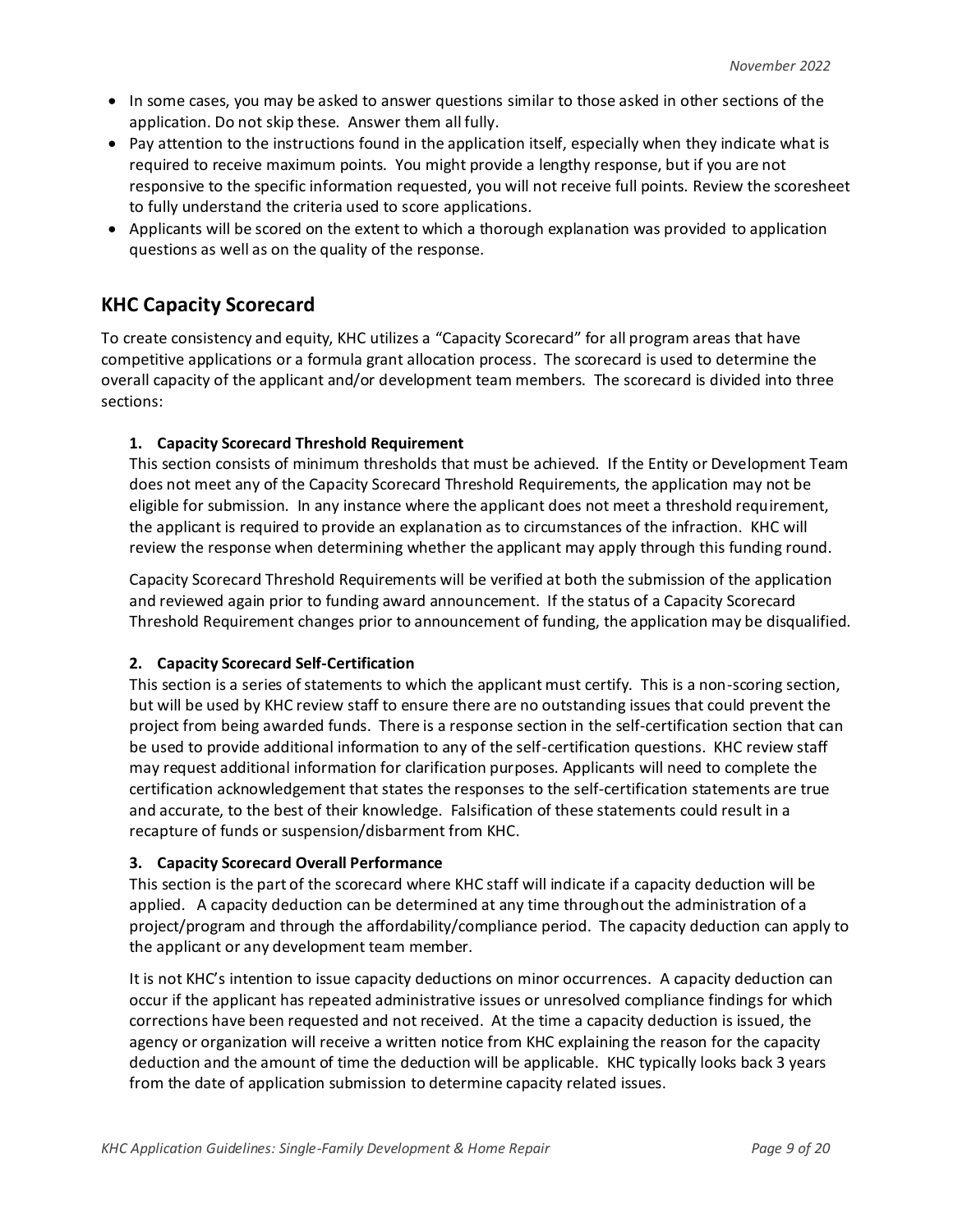Once the scorecard is completed, applicants may proceed to the rest of the application but should be aware that responses on the scorecard may result in the applicant not being allowed to ultimately submit the application or be awarded funding if the application has already been submitted.

Applicants will NOT need to answer question #4 in the Capacity Scorecard Threshold Requirements section and will NOT need to answer question #4 in the Capacity Scorecard Self-Certification section. These questions will not be scored.

### <span id="page-9-0"></span>**Analysis of Impediments to Fair Housing**

Impediments to fair housing are outlined in *the [Commonwealth of Kentucky 2019 Analysis of Impediments](http://www.kyhousing.org/Resources/Planning-Documents/Documents/Kentucky%20Statewide%20AI_04.29.20_FINAL.pdf)  [to Fair Housing Choice.](http://www.kyhousing.org/Resources/Planning-Documents/Documents/Kentucky%20Statewide%20AI_04.29.20_FINAL.pdf)* Applicants must identify which of those impediments to fair housing their project will address. In addition, applicants must address how the project will reduce or eliminate impediments to fair housing. If the application does not identify which impediments to fair housing will be addressed and explain how the project will reduce or eliminate these impediments, your application will not be reviewed.

### <span id="page-9-1"></span>**Thresholds**

To be eligible to apply in this application round, previous HOME/AHTF recipients must meet the following thresholds:

- HOME and/or AHTF funds awarded in 2018 (project numbers beginning with HB18 and/or HR18): 100% expended no later than the application submission deadline of January 16, 2022.
- HOME and/or AHTF funds awarded in 2019 (project numbers beginning with HB19 or HR19): 80% committed and 50% expended no later than the application submission deadline of January 16, 2022.
- HOME and/or AHTF funds awarded in 2020 (project numbers beginning with HB20 and/or HR20): 45% committed and 15% expended no later than the application submission deadline of January 16, 2022.
- In the past three years: have you had a project that could not expend at least 85% of the funding before the completion date?

If an applicant is unsure if they meet the thresholds, please contact  $h$ cadev@kyhousing.org.

#### **NOTE: Due to the COVID-19 pandemic and resulting delays in construction, KHC will not implement threshold requirements for HOME and/or AHTF funds awarded in 2021 (project numbers beginning with HB21 or HR21).**

If an applicant fails to meet the above thresholds, the application offers an opportunity for the applicant to explain why thresholds have not been met and why KHC might consider allowing the application to be considered for funding. Such allowances will be granted on a case-by case basis at KHC's sole and absolute discretion.

#### <span id="page-9-2"></span>**Additional Funding Sources**

Traditional match and leverage are not required for HOME or AHTF projects funded through this application round. However, applicants are asked for information about additional funding (cash or in-kind) brought to the project. KHC aims to get a picture of other partners as well as the type and amount of funding that will be coming from them. Outside partners and/or funding is not mandated. However, if applicants propose additional funding in this application round, KHC will request evidence of it, such as award letters, grant agreements, and/or documentation of cash balances available in agency accounts.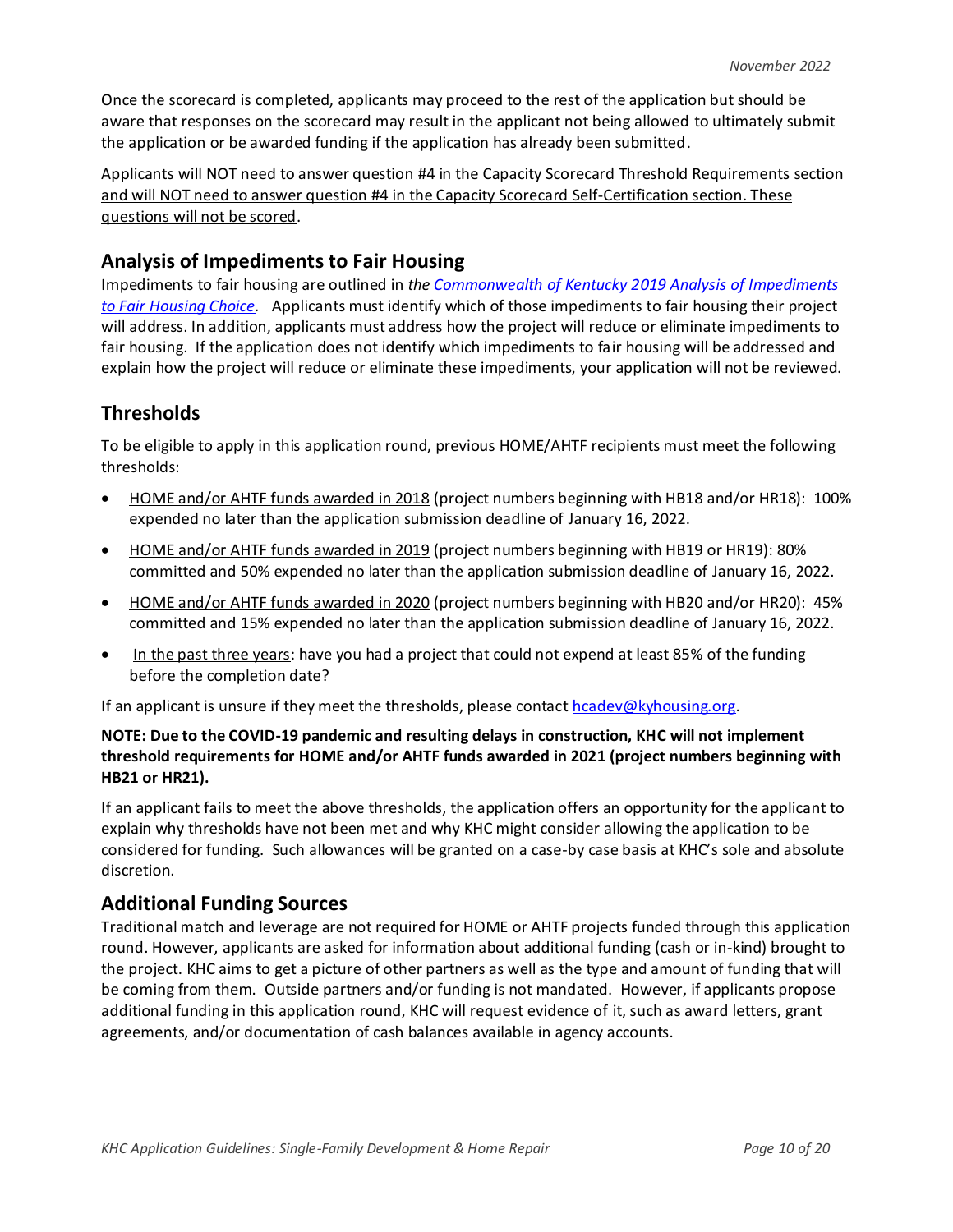#### <span id="page-10-0"></span>**Program Design**

In this section of the application(s), applicants are asked to describe their organization's experience in successfully implementing projects similar to those for which the applicant is seeking funding. Applicants are also asked to describe the scale and scope of their proposed project.

#### <span id="page-10-1"></span>**Financial Design**

In this section of the application(s), applicants are asked questions related to the financing of the project, amount to be invested per unit, and so on. Applicants are required to submit a completed Summary of Sources and Uses provided for the specific application (Single-Family Homebuyer Development or AHTF Home Repair).

#### <span id="page-10-2"></span>**Readiness to Proceed**

In this section of the application(s), applicants are asked question pertaining to the likelihood their project will be completed successfully and on time.

#### <span id="page-10-3"></span>**Attachments**

Each application has a range of required and optional attachments, as listed below:

#### **Attachments for Single Family Homebuyer Development Applications**

| <b>Attachment</b>                                                 | <b>Notes</b>                             |  |
|-------------------------------------------------------------------|------------------------------------------|--|
| Summary of Sources & Uses (Excel)<br>1)                           | Use template on the KHC website.         |  |
| 2)<br>IRS 501(c)(3) Determination Letter                          | PDF of IRS letter.                       |  |
| 3)<br><b>HOME Certifications and Assurances</b>                   | Use template on the <b>KHC website</b> . |  |
| <b>AHTF Certifications and Assurances</b><br>4)                   | Use template on the KHC website.         |  |
| 5)<br>Kentucky eClearinghouse Submission Confirmation             | <b>Kentucky eClearinghouse</b>           |  |
| Other documents as applicable:<br>6)                              |                                          |  |
| 1-3 page description of applicant's previous homebuyer<br>$\circ$ | KHC recommends that applicant            |  |
| development experience.                                           | submit these additional documents.       |  |
| Existing program brochure(s).<br>$\circ$                          |                                          |  |
| CHDOs Only:                                                       |                                          |  |
| KHC CHDO Certification Application<br>7)                          |                                          |  |
| CHDO - Certificate of Good Standing from the Kentucky<br>8)       |                                          |  |
| Secretary of State Office                                         |                                          |  |
| <b>CHDO</b> - Certification of Board Status<br>9)                 | Many documents available on the          |  |
| 10) CHDO - Certification of Low Income                            | <b>HCA Help Desk</b> .                   |  |
| 11) CHDO - Charter or Articles of Incorporation                   |                                          |  |
| 12) Financial Accountability: Notarized Statement, CPA            |                                          |  |
| Certification, Operating Budget, IRS Form 990                     |                                          |  |
| 13) Staff Roster                                                  |                                          |  |

#### **Attachments for AHTF Home Repair Applications**

<span id="page-10-4"></span>

| <b>Attachment</b>                                                                      | <b>Notes</b>                             |  |
|----------------------------------------------------------------------------------------|------------------------------------------|--|
| Summary of Sources & Uses (Excel)                                                      | Use template on the <b>KHC website</b> . |  |
| IRS 501(c)(3) Determination Letter                                                     | PDF of IRS letter.                       |  |
| <b>AHTF Certifications and Assurances</b><br>Use form on the <b>KHC</b> website.<br>3) |                                          |  |
| Other documents as applicable:<br>4)                                                   |                                          |  |
| o 1 to 3-page description of applicant's previous home                                 | KHC recommends that applicant submit     |  |
| repair experience.                                                                     | these additional documents.              |  |
| Existing program brochure.                                                             |                                          |  |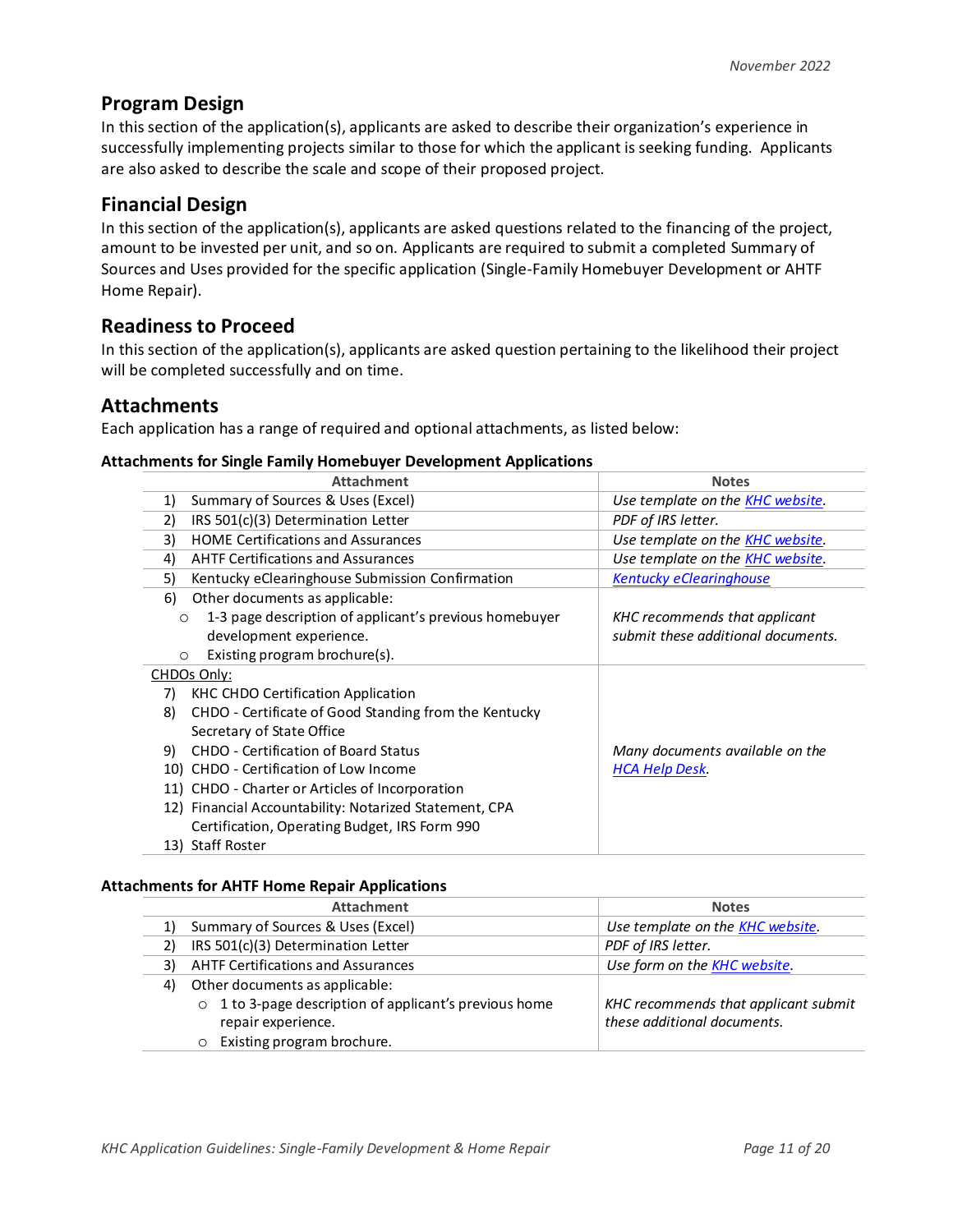# **Application Review Process**

### **Application Scoring and Evaluation**

KHC's score sheets for each program are available on th[e HCA Help Desk.](https://kyhmis.zendesk.com/hc/en-us/articles/360010049253-KHC-HOME-AHTF-ARC-Homebuyer-Set-Up-Packet) KHC Housing Contract Administration staff will review and score all applications that fulfill Capacity Scorecard and Threshold requirements. KHC may, at its discretion, request additional information from applicants.

KHC intends to award funds to the highest scoring projects. In addition, KHC will seeks to ensure funds are geographically distributed across the state. KHC reserves the right to allocate funds to lower scoring applications to ensure equitable allocation of resources in each congressional district throughout the state. In addition, KHC aims for a majority of AHTF funding to be allocated to rural counties and may make funding decisions in pursuit of this goal.

### **Communications with KHC Credit Committee Members**

Applicants and their representatives are prohibited from having ex parte communications with KHC's Credit Committee regarding their application, from submission of their application until KHC renders its final determination. Any violation of this prohibition may result in disqualification of a pending application and suspension from participation in the next competitive funding cycle for the applicant.

### **Additional Policies**

KHC reserves the right to:

- Award an amount of funds less than that requested by the applicant, at KHC's discretion. KHC may also swap HOME and AHTF funds when a homebuyer's income makes them eligible for one program or another. KHC reserves the right to reduce or limit professional fees, developer fees, or any fees that KHC deems excessive.
- Withdraw its conditional funding award if technical submission items are not submitted by the applicant by the date referenced in the award letter.
- Periodically review an applicant's progress toward timely commitment and expenditure of KHC funds. De-obligate funds if funds are not committed, expended and a project completed by the dates in the funding agreement, or if the project substantially changes after funding commitment. No applicant will be allowed to change the type of activity for which they were funded.
- De-obligate funds if the project substantially changes after funding commitment. No applicant will be allowed to change the type of activity for which they were funded.
- De-obligate funds for any applicant who becomes suspended or debarred in accordance with KHC Suspension and Debarment Policy.

### <span id="page-11-0"></span>**Funding Announcements**

Funding recommendations are made by the application review team within KHC's Housing Contract Administration Department.

Staff recommendations are presented to KHC's Credit Committee for funding approval. Once funding approval is received, they will be posted on KHC's website and will also be sent through [KHC's eGram](https://visitor.r20.constantcontact.com/manage/optin?v=001nInsvTYVCuBC3pBnUZ82oY_vFyQpOdyCxw0qc_shzeHsWoYTC8Yt_9tvW3SoZT8YHADEMIOvwKTHwk-lxnuZGg%3D%3D) system. Approved projects will receive a conditional award letter based upon technical submission requirements. If a conditional funding award is cancelled, the applicant may reapply in the next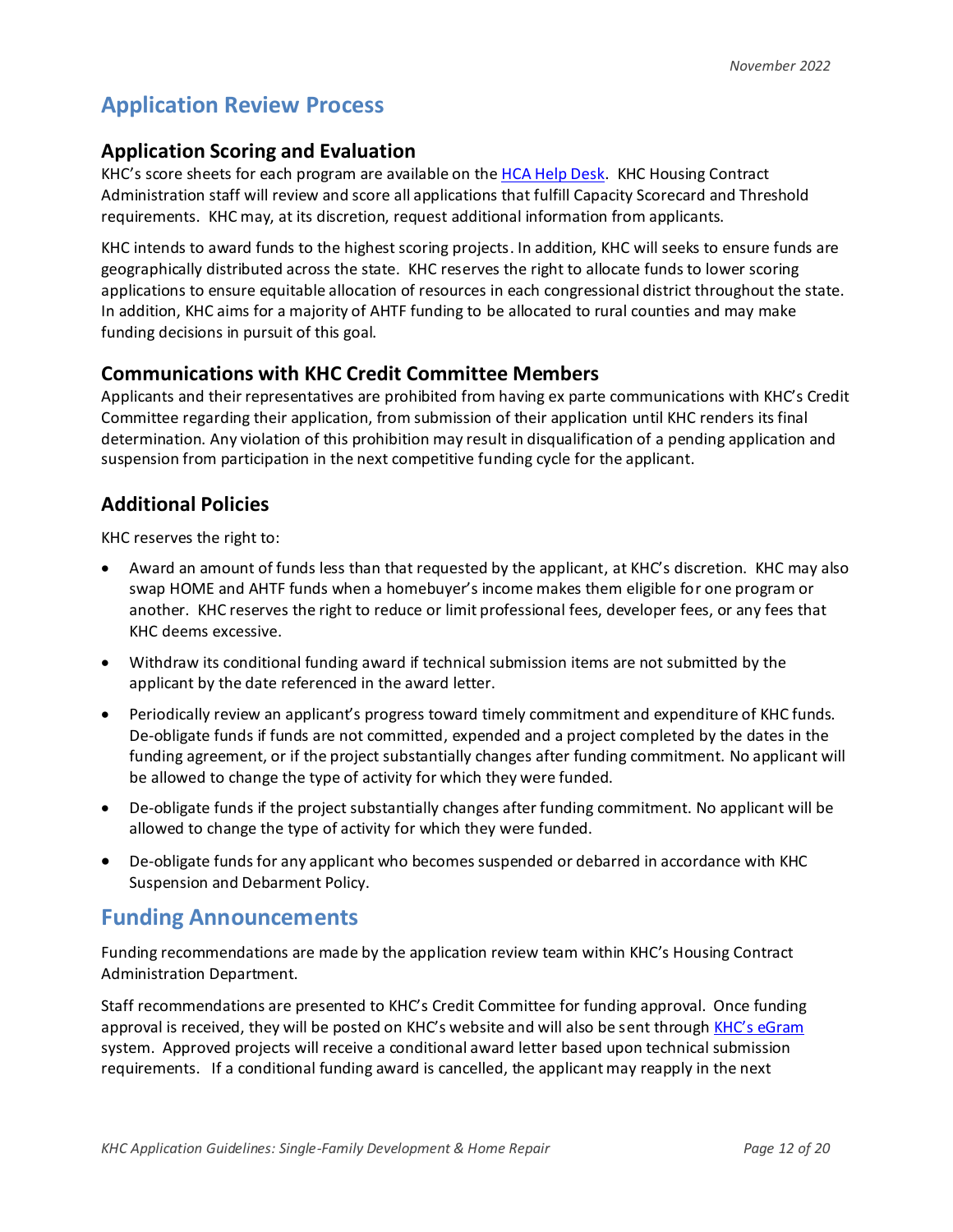competitive funding round. Execution of funding agreements will occur at the project level after all terms and conditions are met.

KHC will publish via a publi[c eGram](https://visitor.r20.constantcontact.com/manage/optin?v=001nInsvTYVCuBC3pBnUZ82oY_vFyQpOdyCxw0qc_shzeHsWoYTC8Yt_9tvW3SoZT8YHADEMIOvwKTHwk-lxnuZGg%3D%3D) an announcement of all awarded applications for the current application round. The list will be made available within sixty days of the current application deadline.

FOR INFORMATION ON DISPUTING A KHC DECISION RELATED TO YOUR APPLICATION, SEE THE APPENDIX.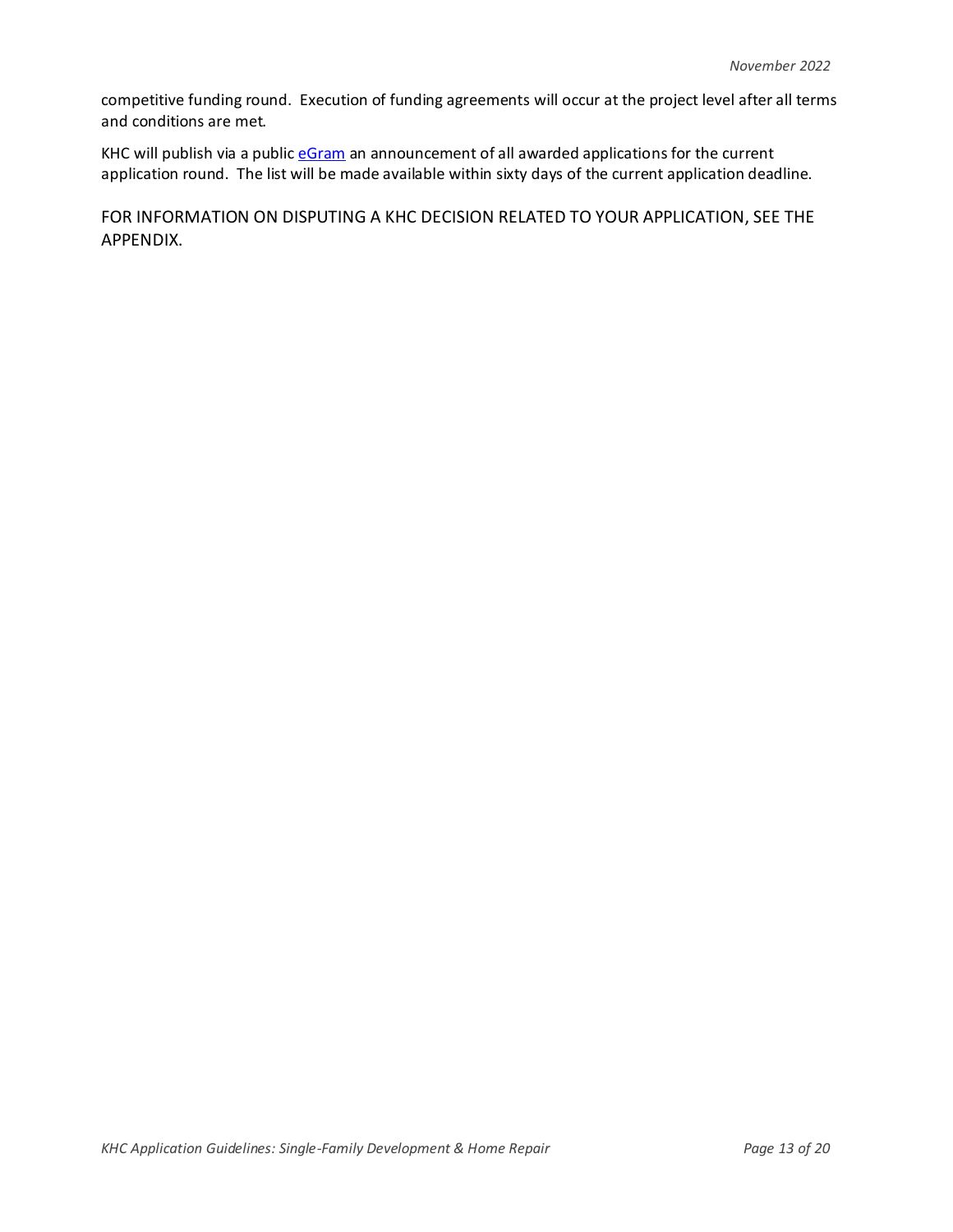# <span id="page-13-0"></span>**APPENDIX**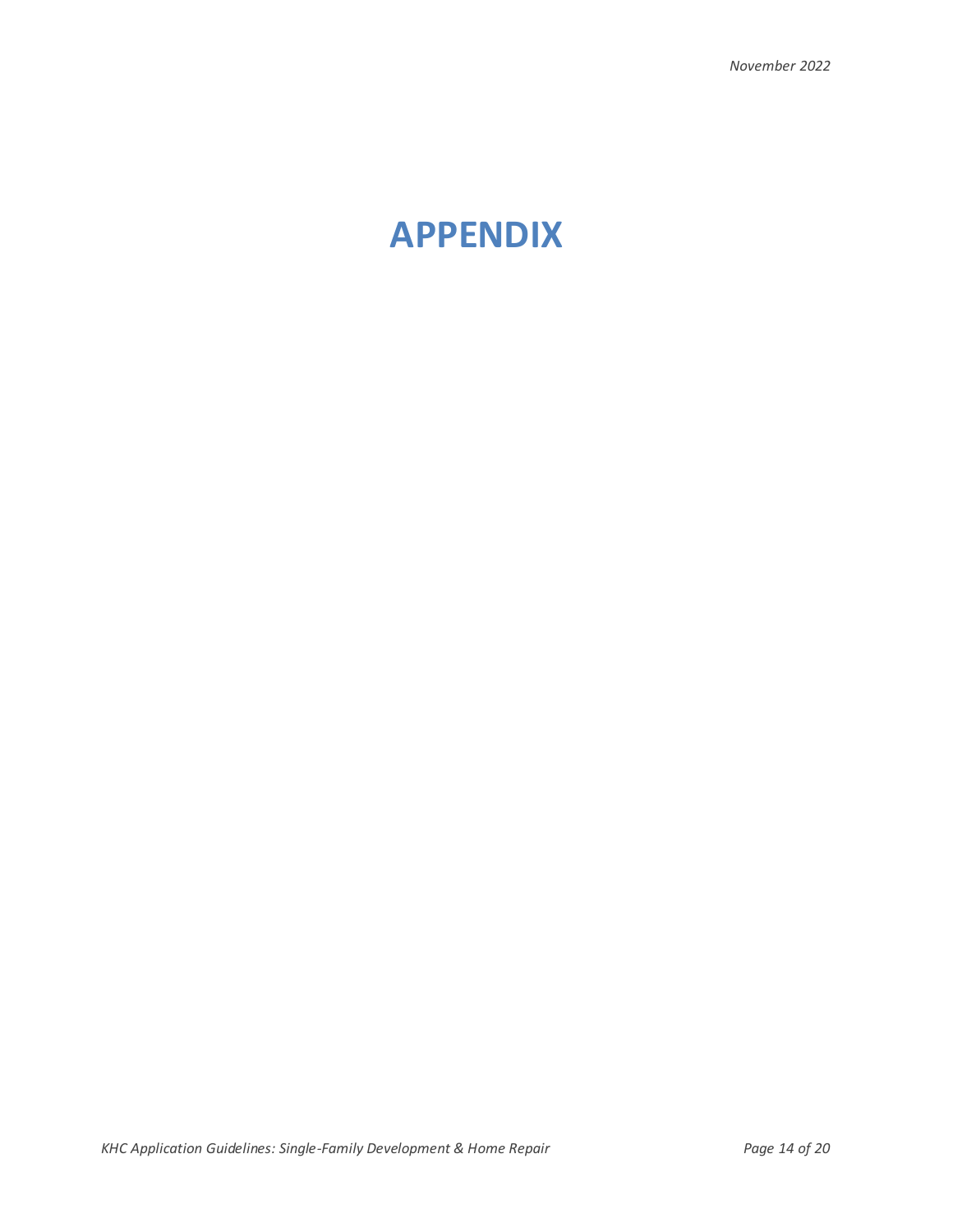# <span id="page-14-0"></span>**Purpose of Each Funding Source**

#### **HOME Investment Partnerships Program (HOME)**

Created by Congress in 1990 and administered by U.S. Department of Housing and Urban Development (HUD), the HOME Investment Partnerships Program (HOME) provides formula grants to states and localities that communities use to fund a range of activities including building, buying, and/or rehabilitating affordable housing for rent or homeownership or providing direct rental assistance to low-income people. HOME is the largest Federal block grant to state and local governments designed exclusively to create affordable housing for low-income households. KHC administers and monitors the program for HUD, awarding funding to eligible applicants throughout Kentucky.

The purpose of the HOME Program is to expand the supply of quality, affordable housing for low- and very low-income households. The HOME Program's flexibility empowers local communities to design and implement strategies tailored to their own needs and priorities.

### **Affordable Housing Trust Fund (AHTF)**

The AHTF was established by the Kentucky State Legislature (see KRS §198A.700-730) to provide housing for low-income Kentuckians. The fund was created in response to economic conditions, federal housing polices, and declining resources; which adversely affected the ability of very low-income persons to obtain safe, quality, and affordable housing.

There are four priorities for use of AHTF financing:

- 1) New construction projects for low-income households.
- 2) Projects using existing, privately-owned housing stock.
- 3) Projects using existing, publicly-owned housing stock.
- 4) Applications from local governments for projects demonstrating effective zoning, conversion, or demolition controls for single-room occupancy units.

AHTF funds must be used for permanent construction gap financing and/or direct homebuyer subsidy.

As required by KRS §198A.720 (6), a minimum of 40% of all funds received is to be used for rural areas of the Commonwealth. To be considered rural, properties must be in areas defined as rural by USDA Rural Development (RD). KHC reserves the right to make funding decisions to meet this requirement. Applicants can determine if the property is in a rural area by accessing the RD Property Eligibility Site <https://eligibility.sc.egov.usda.gov/eligibility/welcomeAction.do>, "Single-Family" and then enter the property address. A copy of the USDA eligibility determination may be required at Project Set-Up.

### <span id="page-14-1"></span>**HOME Community Housing Development Organizations**

The HOME Program regulations require that participating jurisdictions set aside a minimum of 15% of the annual HOME allocation to fund projects by Community Housing Development Organizations (CHDOs). Only CHDOs designated by KHC prior to the application submission date are eligible to apply under this setaside.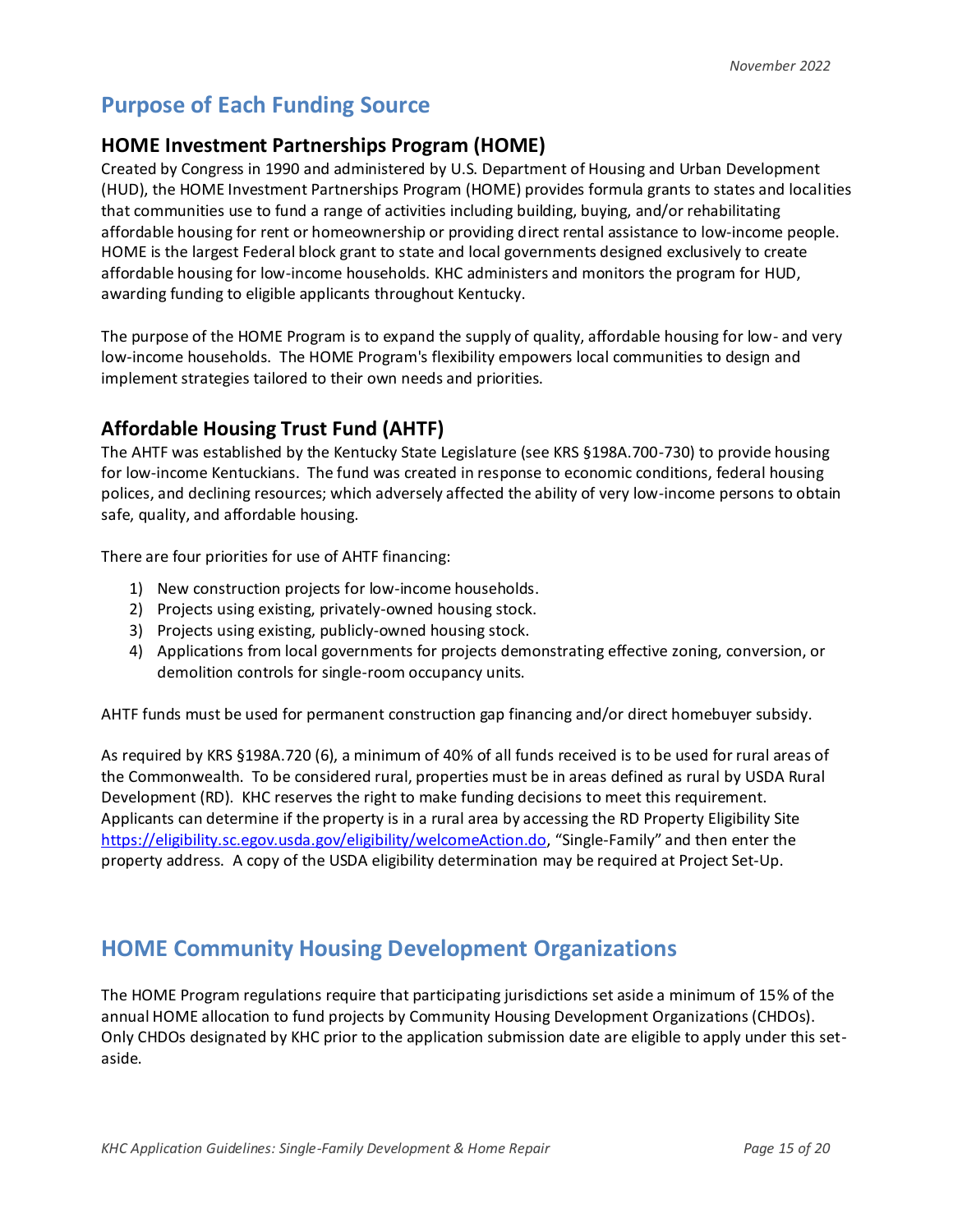To count toward KHC's CHDO set aside, an organization must be designated a CHDO by KHC and be awarded HOME funds for Single-Family Homebuyer Development. CHDOs may apply for AHTF Home Repair, but this program is funded by AHTF and therefore not counted toward KHC's set-aside.

KHC's CHDO Certification Manual and other CHDO documents are currently available on KHC's HCA Help [Desk.](https://kyhmis.zendesk.com/hc/en-us/categories/201872163-HOME-Single-Family)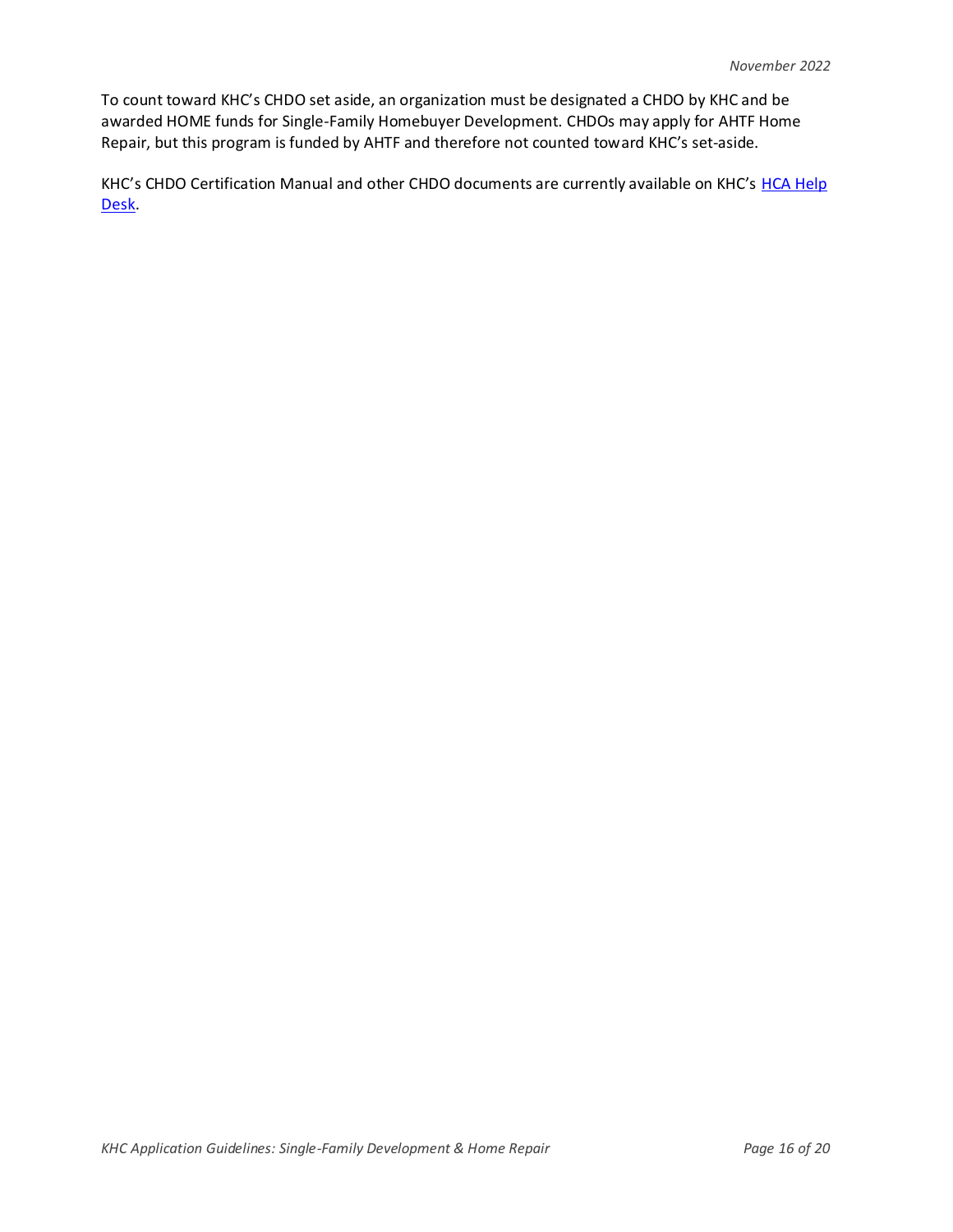# **Single Family Homebuyer Development At-a-Glance**

<span id="page-16-0"></span>

| <b>Purpose</b>                                      | To expand the supply of quality, affordable housing for low-income and very-low income<br>households in Kentucky through the creation or rehabilitation of single-family detached<br>housing units.                                                                                                                                                                                                                                                                                                         |
|-----------------------------------------------------|-------------------------------------------------------------------------------------------------------------------------------------------------------------------------------------------------------------------------------------------------------------------------------------------------------------------------------------------------------------------------------------------------------------------------------------------------------------------------------------------------------------|
| <b>Funding</b><br><b>Sources</b>                    | HOME Investment Partnerships (HOME)<br>$\bullet$<br>Kentucky's Affordable Housing Trust Fund (AHTF)<br>$\bullet$                                                                                                                                                                                                                                                                                                                                                                                            |
| <b>Eligible</b><br><b>Households</b>                | Households with a combined household income of:<br>HOME-funded projects: < 80% HUD Area Median Income (AMI)<br>$\bullet$<br>AHTF-funded projects: <a0% ami="" family="" hud="" income,="" is<br="" ky="" median="" of="" or="" whichever=""><math display="inline">\bullet</math><br/>greater.<br/>Income-eligible applicants should have non-home assets valued at no more than \$50,000.</a0%>                                                                                                            |
| <b>Eligible</b><br><b>Properties</b>                | Single-family detached homes or qualified manufactured homes.<br>Home must be the homebuyer's primary residence.                                                                                                                                                                                                                                                                                                                                                                                            |
| <b>Geography</b>                                    | Anywhere in the Commonwealth of Kentucky.                                                                                                                                                                                                                                                                                                                                                                                                                                                                   |
| <b>Max</b><br><b>Assistance</b>                     | Direct assistance to homebuyers: up to \$40,000, based on front- and back-end ratios.<br>Development gap funding: up to \$25,000, depending on HERS rating. <sup>1</sup> (\$45,000 until June<br>30, 2022). Until June 30, 2022, KHC will allow combined subsidy (development and direct) to<br>not exceed \$84,000 for all units except one-bedrooms (\$69,000).                                                                                                                                           |
| <b>Eligible</b><br><b>Activities</b>                | New construction and sale to new homebuyers. (CHDO-eligible)<br>$\bullet$<br>Acquisition, rehabilitation, and resale of existing homes to new buyers. (CHDO-eligible)<br>$\bullet$<br>Demolition and replacement of substandard owner-occupied homes, with an emphasis<br>$\bullet$<br>on substandard manufactured homes. (NOT CHDO-eligible)                                                                                                                                                               |
| Form & Term<br>of Assistance                        | Up to 15 years depending on amount of direct homebuyer or homeowner subsidy invested.<br>Period of affordability is governed through forgivable mortgages (HOME and AHTF) and<br>deed restrictions (AHTF).                                                                                                                                                                                                                                                                                                  |
| <b>Eligible</b><br>Applicants/<br><b>Developers</b> | Private developers, nonprofit organizations, Community Housing Development<br>Organizations (CHDOs), Faith-Based and community service organizations, units of<br>local government in Kentucky; regional or statewide housing-assistance<br>organizations; and Public Housing Authorities (AHTF only) who are in good standing<br>with both the Commonwealth and KHC. Entities providing services in jurisdictions<br>that receive direct HOME allocations from HUD are ineligible for KHC HOME<br>funding. |
| <b>Developer</b><br>Fee                             | For new construction (which includes demolition/rehabilitation) projects, developer<br>fee cannot exceed the lesser of:<br>15% of total development costs, excluding acquisition; or<br>$\bullet$<br>\$15,000.<br>$\bullet$<br>For acquisition/rehabilitation/resale projects, the developer fee cannot exceed the lesser of:<br>20% of total development costs, excluding acquisition; or<br>$\bullet$<br>\$15,000.<br>$\bullet$                                                                           |
| Program<br>Forms &<br><b>Templates</b>              | HCA Help Desk, KHC Single Family Homebuyer Set Up Template, HOME Single-Family,<br>Affordable Housing Trust Fund                                                                                                                                                                                                                                                                                                                                                                                            |

=

*KHC Application Guidelines: Single-Family Development & Home Repair Page 17 of 20*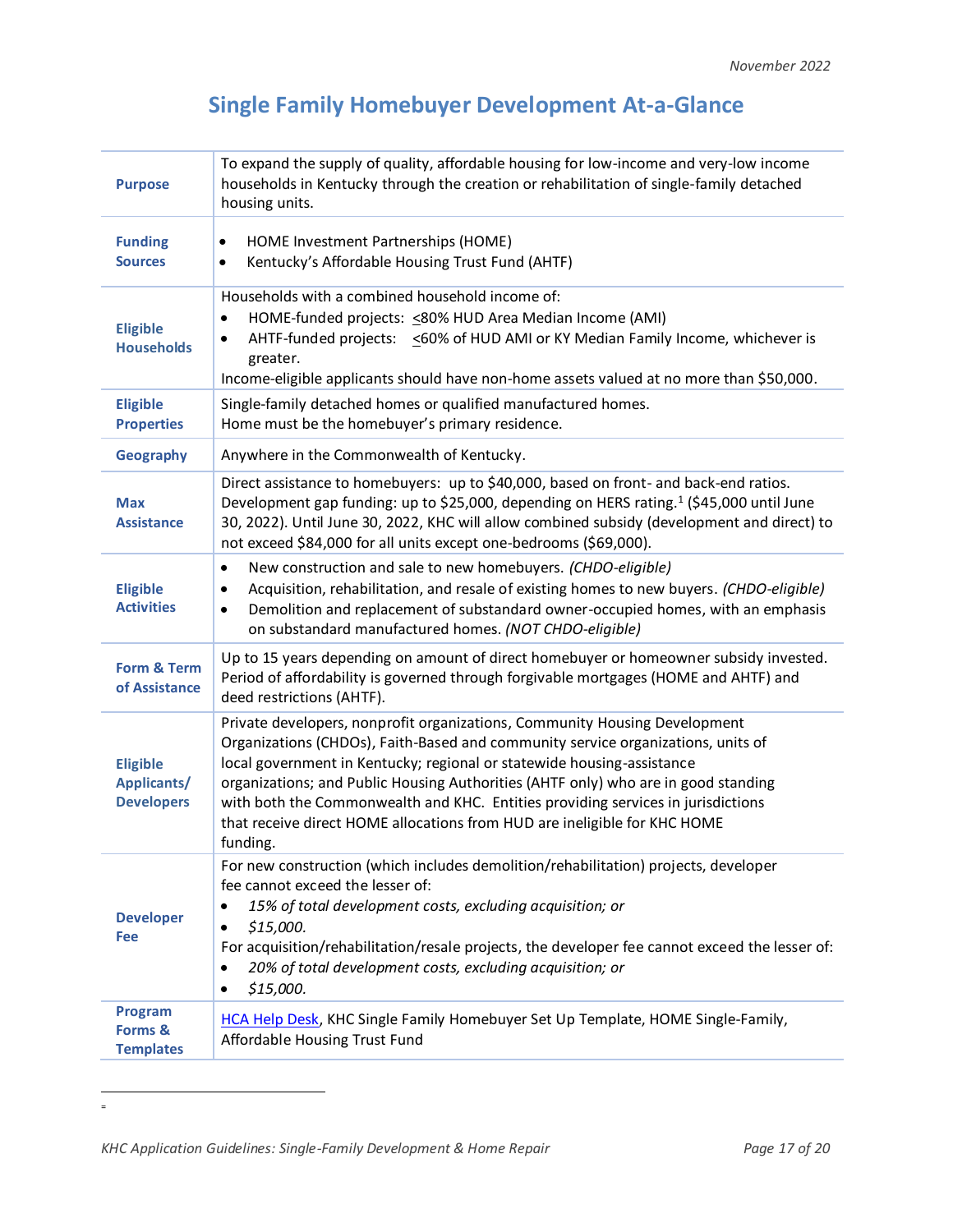# <span id="page-17-0"></span>**AHTF Home Repair At-a-Glance**

<span id="page-17-1"></span>

| <b>Purpose</b>                                     | To stabilize the residences of low-income homeowners with essential<br>repairs to keep or make their home habitable.                                                                                                                                                                                                                |
|----------------------------------------------------|-------------------------------------------------------------------------------------------------------------------------------------------------------------------------------------------------------------------------------------------------------------------------------------------------------------------------------------|
| <b>Funding Source</b>                              | Kentucky's Affordable Housing Trust Fund (AHTF)                                                                                                                                                                                                                                                                                     |
| <b>Eligible Households</b>                         | Homeowners with combined household income <60% AMI and non-home<br>assets valued at no more than \$50K.<br>Homeowners must have ownership interest in the land and the home to<br>be repaired.                                                                                                                                      |
| <b>Eligible Properties</b>                         | Single-family detached homes or qualified manufactured homes.<br>Home must be the homeowner's primary residence.                                                                                                                                                                                                                    |
| Geography                                          | Anywhere in the Commonwealth of Kentucky                                                                                                                                                                                                                                                                                            |
| <b>Maximum</b><br><b>Assistance</b>                | \$15,000 per home. No additional AHTF assistance can go to a home<br>during the 5-year deed restriction. Assistance can be paired with other<br>repair, weatherization, and energy efficiency programs. (Note: KHC<br>increased project costs of a maximum of \$20,000 per unit until June 30,<br>2022 or otherwise posted by KHC.) |
| <b>Eligible Repairs</b>                            | Repairs necessary to bring a home up to KHC's Minimum Habitability<br>Standards. When a household member is disabled, accessibility<br>adaptations are also eligible.                                                                                                                                                               |
| Form & Term of<br><b>Assistance</b>                | Deed restriction for 5 years.                                                                                                                                                                                                                                                                                                       |
| <b>Eligible Applicants/</b><br><b>Sponsors</b>     | Non-profit organizations and local governments with demonstrated<br>capacity and experience who are in good standing with both the<br>Commonwealth and KHC.                                                                                                                                                                         |
| <b>Admin Fee for</b><br><b>Applicants/Sponsors</b> | 7.5% of the total cost of work (maximum admin. fee = $$1,125$ ).<br>This limit does not include labor or construction management project<br>costs.<br>The admin fee is separate from the maximum assistance amount.<br>Therefore, the maximum per-property funding is \$16,125.                                                     |
|                                                    | Before repair work begins, KHC must receive property photos and a                                                                                                                                                                                                                                                                   |
| <b>Inspections</b>                                 | detailed scope of work. Before final reimbursement is made by KHC, KHC<br>will conduct an on-site inspection of completed work.                                                                                                                                                                                                     |
| <b>Program Forms &amp;</b><br><b>Templates</b>     | <b>HCA Help Desk, AHTF Home Repair</b>                                                                                                                                                                                                                                                                                              |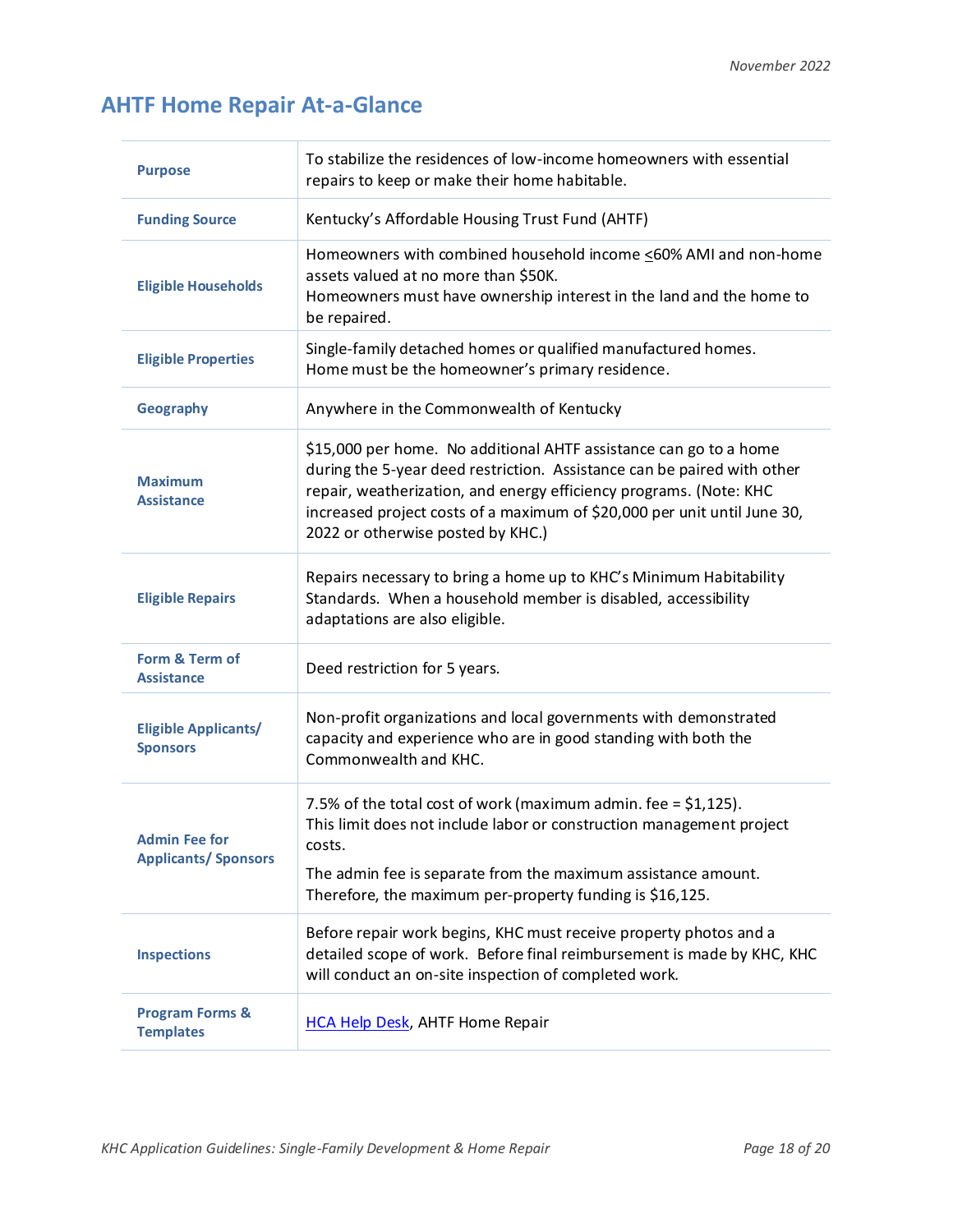## **Disputes and Reconsideration Processes**

The processes described in this section are the exclusive means by which an applicant may request reconsideration of a decision by KHC regarding disqualification, scoring, or the award of KHC resources. Information submitted to KHC outside of these processes, whether in writing or otherwise, will not be considered.

#### **Disqualification Decisions Review Request**

If KHC identifies a deficiency in an application during its review that results in the disqualification of an application, KHC will issue a preliminary decision letter to the applicant identifying the grounds for the disqualification. The applicant may then provide a written response specifically identifying the reasons why the applicant believes the application should not be disqualified. Written responses must be delivered via electronic mail with the subject line "Application Decision Review Request", by hand delivery, or overnight mail to the attention of the Managing Director of Housing Contract Administration.

Only the application and documents already existing in KHC's file will be considered when reviewing the applicant's written response. No additional documentation will be accepted unless requested by KHC. The burden is on the applicant to demonstrate why the application should not be disqualified or the amount of KHC resources should not be reduced.

The Managing Director of Housing Contract Administration will forward the review request, along with the applicant's response, to KHC staff involved with the initial scoring of the application and to KHC's Credit Committee for review and decision. The Credit Committee shall review the request and KHC's staff's response and issue a final determination. The Credit Committee may, in its sole discretion, request additional information or documentation or conduct a meeting or conference with the applicant and KHC staff.

The Credit Committee's decision on the review request will be final, and KHC will provide a copy of the written decision to the applicant. The Credit Committee shall consist of members of KHC's Executive Staff or as appointed by KHC's Executive Director.

Applicants may request a meeting with KHC's Credit Committee or its representatives within five (5) business days of the final written decision. The applicant may offer additional explanations; however, the Credit Committee will only consider the information that is in the project file at the time of the review. The Credit Committee may modify or affirm its final decision based on information presented at the meeting.

#### **Scoring Decision Reconsideration Request**

Any applicant wishing to request a reconsideration of a preliminary scoring decision by KHC or a reduction in funding may do so in writing to the Managing Director of Housing Contract Administration. Applicants may only request reconsideration for applications in which they have an ownership interest. Requests must be sent via electronic mail with the subject line "Scoring Decision Reconsideration Request", hand delivery, or overnight mail.

Reconsideration requests must specifically identify the basis for the reconsideration request. The burden is on the applicant to demonstrate any alleged errors in the review and/or scoring process. KHC will review the applicant's written responses and, if KHC concurs with the applicant, appropriate scoring corrections will be made. KHC's final scoring decision will be shared in writing with the applicant.